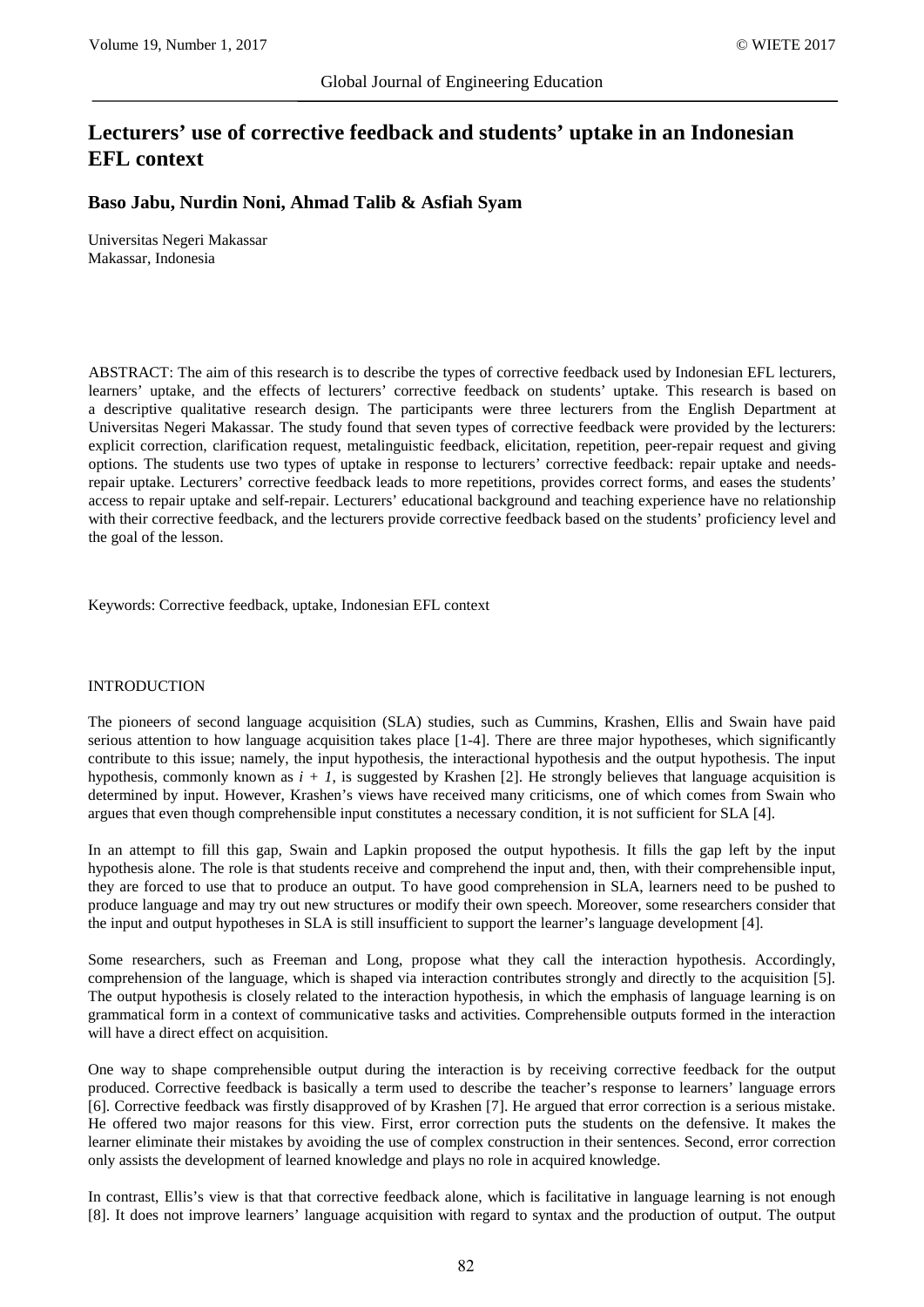hypothesis promoted by Swain is the solution to the missing parts of input hypothesis [4]. The output hypothesis enables the teacher to facilitate the learner to have an opportunity to produce an output, so they can convey something in the target language in a language learning process. Also, it gives the students feedback to help them notice parts that need more attention in their utterances.

Another researcher, Van Patten claims that corrective feedback in the form of negotiating for meaning can help learners notice their errors and create form-meaning connections; thus, aiding acquisition [9]. Hence, without over-estimating the contribution of corrective feedback, it is not excessive to say that corrective feedback is helpful in learning a language. It helps the students notice the errors coming up in their utterance and provides an opportunity for the learners to correct the errors they made. Therefore, corrective feedback is uncontested in language learning in classroom.

Moreover, in responding to the lecturer's corrective feedback, students correct their sentences in response to their lecturer's correction. The learners' responses to the teacher's corrective feedback is called students' uptake. More specifically, uptake refers to a student's utterances that immediately follow the teacher's feedback, and that constitutes a reaction in some way to the teacher's intention to draw attention to some aspect of the students' initial utterances [6].

Uptake is considered significant for language acquisition. Lyster and Ranta state that there are two major reasons of the importance of uptake to second language acquisition: 1) uptake provides opportunities for learners to retrieve the knowledge of the target language after receiving a feedback; and 2) when the students repair their utterance, they notice the error, draw the correct form, lead them to picture the correct form and reform their sentences [6].

Extensive studies have been done to explain the relationship between corrective feedback and learner's uptake. Yet, the effect of the lecturer's corrective feedback has not been clearly defined in the Indonesian context. Many educators seem to correct the learner's errors, but have not yet realised the role of the corrective feedback and its effect on the learner's uptake. Hence, it is considered worthwhile to explore further the lecturer's way of performing corrective feedback, and also to examine its effect on the learner's uptake in language learning in the Indonesian context at a university.

# Corrective Feedback

The term error is derived from Latin word *error* [10]. Error may seem an easy term to define. However, it is not that simple. There are various ways of defining it according to the different perspectives of looking at it. In terms of language learning, Day et al define error as the use of a linguistic item or discourse structure in a way, which, according to fluent users of the language, indicates faulty or incomplete learning [10]. In addition, Lyster and Ranta state that error includes non-native-like uses of language [6].

Different terms have been used by researchers to describe the act of correcting learners' errors in SLA. Those terms are repair, negative feedback, error treatment and correction/corrective feedback [11][8]. Corrective feedback is an indication to the learner that his or her use of the target language is incorrect. Corrective feedback can include a wide variety of responses, ranging from implicit to explicit, and some also containing additional metalinguistic information. Ellis defines corrective feedback as taking the form of responses to a learner's utterance that contain an error [8]. Zhao stated that corrective feedback is a teacher's response to the learner's error. Corrective feedback in SLA refers to the responses to a learner's non-target like L2 production [12].

Many types of corrective feedback have been proposed; for example, Lyster and Ranta developed six pattern types of feedback used by teachers in their teaching:

- 1) *explicit correction* refers to the explicit provision of the correct form. As the teacher provides the correct form, he or she clearly indicates that what the student has said is incorrect;
- 2) *recast* involves the teacher reformulation of all or part of a student's utterance, minus the error;
- 3) *clarification request* is a feedback type that can refer to problems in either comprehensibility or accuracy or both;
- 4) *metalinguistic feedback* contains either comments, information or requests related to the well-formedness of the student's utterance, without explicitly providing the correct form;
- 5) *elicitation* refers to at least three techniques that teachers use to elicit directly the correct form from the student;
- 6) *repetition* refers to the teacher's repetition, in isolation of the students' erroneous utterance. In most cases, teachers adjust their intonation to highlight the error [6].

In addition, Syam identified two new types of corrective feedback in research she conducted at a high school level in Indonesian context. They are *peer-repair request*, a type of feedback, which is provided by inviting another student to correct their friend's errors and *giving opinion*, and a type of corrective feedback by offering two possible correct answers to the student [13].

# Uptake

Zhao, in his study, defines learner's uptake as a term that refers to a learner's immediate responses to a lecturer's feedback about the learner's errors during a lesson. Uptake is considered successful when it demonstrates that the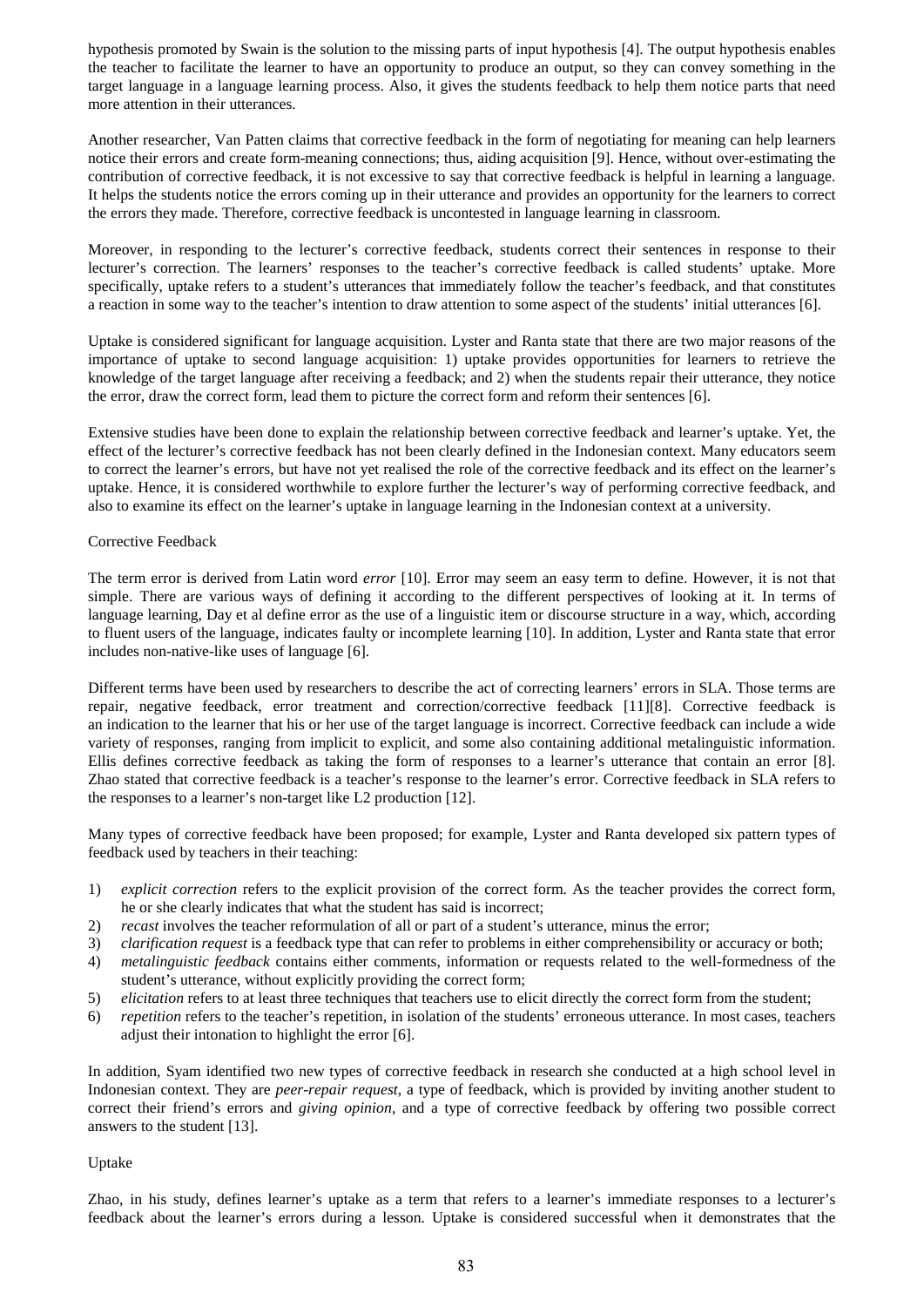learner has understood the linguistic form or has corrected the error [12]. On the other hand, uptake is considered unsuccessful when a learner fails to demonstrate the command in the future [6]. There are no studies, which clearly claim the relationship between uptake and language learning. Brock et al highlight that the lack of uptake does not necessarily mean that the learner did not benefit from the feedback [14].

Conversely, Lyster and Ranta state that there are two major reasons for the importance of uptake to second language acquisition: 1) uptake provides opportunities for learners to retrieve knowledge of the target language after receiving feedback; and 2) when the students correct their utterances, they notice the error and work out the correct form, leading them to picture the correct form and making the reform of their sentences [6].

Supporting Lyster and Ranta's conception [6], Swain argues that the students need more input to acquire a language; they need to be pushed to produce output in the target language [4]. The output, then, will be worthwhile, if it leads to feedback that enables them to revise their output, if they make errors in the target language [15]. To sum up, there is no clear provision on uptake. More studies need to be conducted to look at the clear effect and the relevance of uptake in second language acquisition.

According to Lyster and Ranta, two different kinds of uptake can occur: a) uptake that results in repair of the errors on, which the feedback focuses; and b) uptake that results in an utterance that still needs repair [6]. Repair consists of 1) *repetition* refers to a student's repetition of the teacher's feedback when the latter includes the correct form; 2) *incorporation* refers to a student's repetition of the correct form provided by the teacher, which is then incorporated into a longer utterance produced by the student; 3) *self-repair* refers to self-correction, produced by the student who made the initial error, in response to the teacher's feedback when the latter does not provide the correct form; and 4) *peer-repair* refers to peer-correction provided by a student, other than the one who made the initial error, in response to the teacher's feedback.

#### Needs-repair covers:

- 1) *acknowledgement* generally refers to a simple *yes* on the part of the student in response to the teacher's feedback;
- 2) *same error* refers to uptake that includes a repetition of the student's initial error;
- 3) *different error* refers to a student's uptake that is in response to the lecturer's feedback, but that neither corrects nor repeats the initial error. Instead, a different error is made;
- 4) *off target* refers to uptake that is clearly in response to the teacher's feedback, but that circumvents the teacher's linguistic focus altogether without including any further errors;
- 5) *hesitation* refers to a student's hesitation in response to the teacher's feedback; and
- 6) *partial repair* refers to uptake that includes a correction of only part of the initial error [6].

#### RESEARCH METHOD

As this study focuses on lecturers' corrective feedback and students' uptake, qualitative research can be considered to be suitable as Gay et al state that … *qualitative research is the collection, analysis and interpretation of comprehensive narrative and visual data in order to gain insight into a particular phenomenon of interest* [16]. To answer the research questions, the data were collected through classroom observation using check lists, note taking and technology devices: video and audio recordings. This study involved three lecturers and their students in the English Education Study Programme of the Faculty of Languages and Literature at Universitas Negeri Makassar. The three lecturers as participants of this study were selected on the basis of their profile, teaching experience and English proficiency level. A short informal interview was conducted to find these out, and asked for their willingness to be observed as well.

Three classes of students being taught by the lecturers using information and communication technology were observed. Each class consisted of around 30 students. They were third and fifth semester students of the English Education Study Programme. The students' L1 and L2 are Makassar or Bugis and Indonesian. Their ages were in the range of 18-20 years old. The observation was conducted at two meetings of each class. The researchers acted as non-participant observers. In analysing the data from the observations and interviews, the researchers used discourse analysis. The researchers applied qualitative data analysis based on Miles and Huberman's theory [17]. This analysis involved three stages: data reduction, data display and conclusion drawing/verification.

Data reduction took place through a process of coding. The researchers took only the lecturers' and students' utterances, which could be categorised as errors, corrective feedback or uptake. The researchers categorised the chosen utterances into the categories suggested by Lyster and Ranta [6] and Ellis [8]. Furthermore, the utterances were reviewed by separating the extracts needed by the researchers. After that, the data were displayed in the form of tables. Selected extracts were analysed and reported.

#### FINDINGS AND DISCUSSION

The findings of this research are discussed in five main areas based on the research questions. First, the study discovered that five of the six types of corrective feedback developed by Lyster and Ranta were used by the lecturers; namely,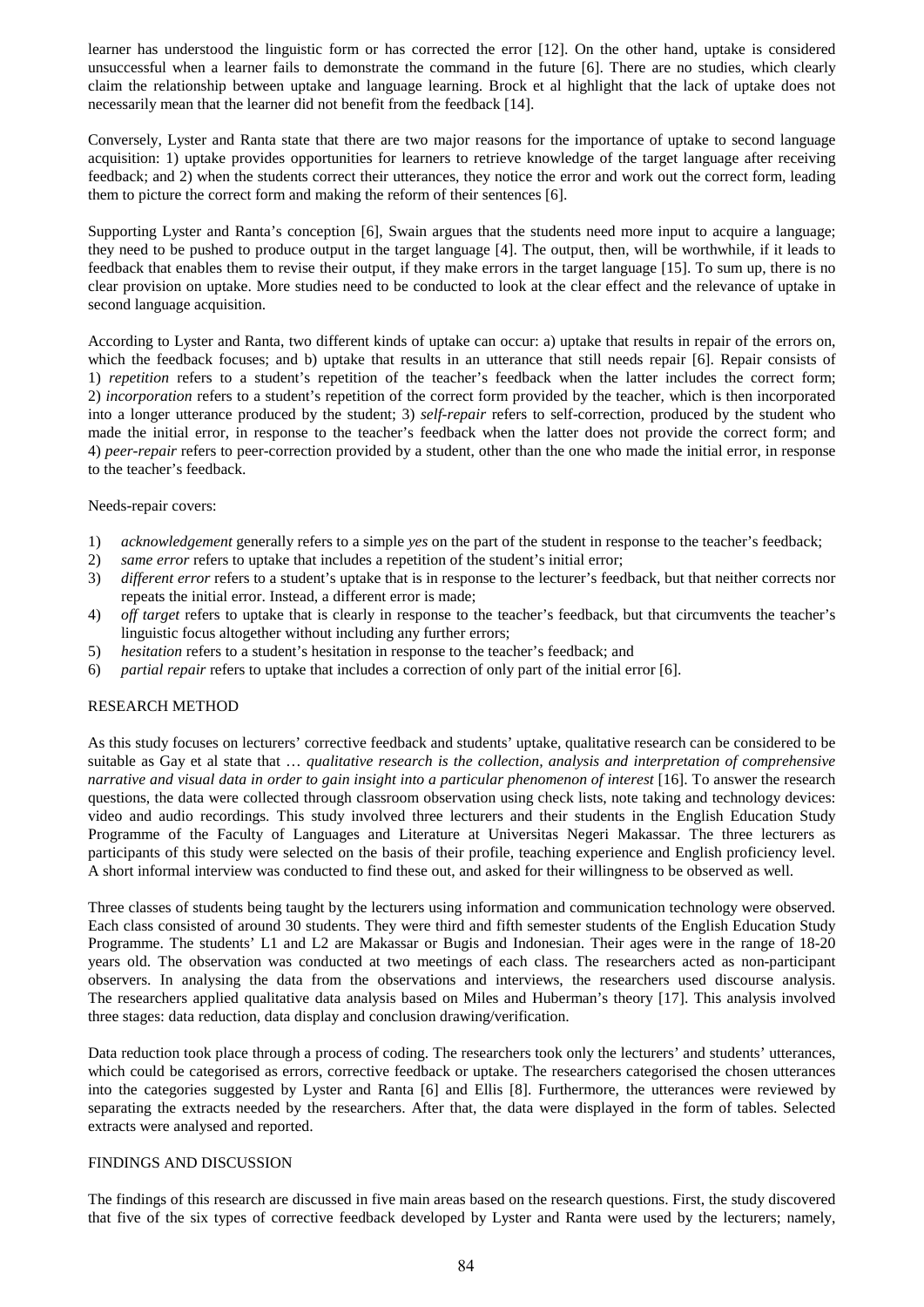explicit correction, clarification request, metalinguistic feedback, elicitation and repetition [6] and two types of corrective feedback proposed by Syam; namely, peer-repair request and giving option were also performed by the lecturers in the current study [13]. In total, the lecturers provided seven types of corrective feedback. The findings show a great difference from the previous related studies. Most of the previous studies revealed that recast is the most frequently used feedback. This research, on the other hand, shows that lecturers used various types of corrective feedback, but no recast.

Second, the findings show, surprisingly, that the types of corrective feedback provided by the lecturers are mostly followed by students' uptake. All the types of uptake identified by Lyster and Ranta were used by the students [6].

Furthermore, one new type of uptake has been revealed in this research. This new type is called *asking for explanation*; it is when the students respond to the lecturers' corrective feedback by asking another question to have more explanation from the teacher.

Third, regarding the effect of lecturers' corrective feedback to the students' uptake, there are no reliable data showing how lecturers' corrective feedback directly affects the students' uptake. However, it is understood that in this case study, peer-repair request and metalinguistic feedback successfully lead repair uptake although its occurrence shows rarity.

Based on the finding, explicit correction is seen to lead to more repetition. It is assumed that it is because those two types of corrective feedback provide the correct form. It eases the students to have repair uptake by repeating the correct form. On the contrary, metalinguistic feedback is seen to lead successfully to self-repair. It is assumed that this type of uptake leads the student more, by providing guiding questions or even information about the error; hence, the students get new insight and, therefore, they can fix the error after guidance from the lecturers. Hence, it can be assumed that metalinguistic feedback is better for leading the student to produce self-repair, which is helpful for the students' language acquisition, while explicit correction shows a lower contribution to students' language acquisition.

Fourth, with regard to the relation between lecturers' teaching experience and educational background with their way of conducting corrective feedback, the data reveal that these factors show no significant correlation. Lecturers tend to vary different types of corrective feedback based on several factors.

Fifth, the lecturers conduct corrective feedback based on the students' proficiency level and the goal of the lesson. Different from non-English department students and senior high school students, university students with sufficient comprehension of grammar are mostly senior students who learn more from theories of English teaching and related pedagogical theories. It can, therefore, be concluded that students' proficiency level and their subject of the study relate to teachers' corrective feedback.

# Implications for Engineering Education

The teaching learning process used for the study involved the use of information and communication technology (ICT) applications. Therefore, the findings of this study imply that the activities involving corrective feedback and students' uptake reflect not only class interaction in general, but also class circumstances in which the communication occurs involving ICT applications.

#### **CONCLUSIONS**

Based on the findings and discussion in the previous part, it can be concluded that this study shows that the types of corrective feedback provided by the lecturers are explicit correction, clarification request, metalinguistic feedback, elicitation and repetition, peer-repair request and giving option. The finding of this research shows a big difference from previous related studies. Most of the earlier studies revealed that recast was the most frequently used form of feedback. This research on the other hand shows that several types of corrective feedback are used by the lecturers.

The types of corrective feedback provided by lecturers were mostly followed by uptake from the students. All the types of uptake except recast were used by the students. One new type of uptake is revealed in this research, called asking explanation, which successfully leads to repair uptake. The types of uptake are repair, which involves repetition, incorporation, self-repair and peer-repair, and needs-repair uptake, which involves acknowledgement, same error, different error, off target, hesitation and partial repair. While previous studies found that repetition appeared to be the number one uptake performed by the students, the current study reveals that self-repair is the highest rate of uptake performed by the student and different error is the lowest rate.

Regarding the effect of teachers' use of corrective feedback to the students' uptake, there are no reliable data showing how teachers' corrective feedback directly affects the students' uptake. However, it is understood that in this case study, peer-repair request successfully leads repair uptake, although both are represented. Explicit correction, then, recast appear to be the next feedback leading to repair uptake. Metalinguistic feedback, surprisingly, comes as the main use of corrective feedback which successfully leads to self-repair that contributes to students' comprehensible output, while recasting merely achieves repetition.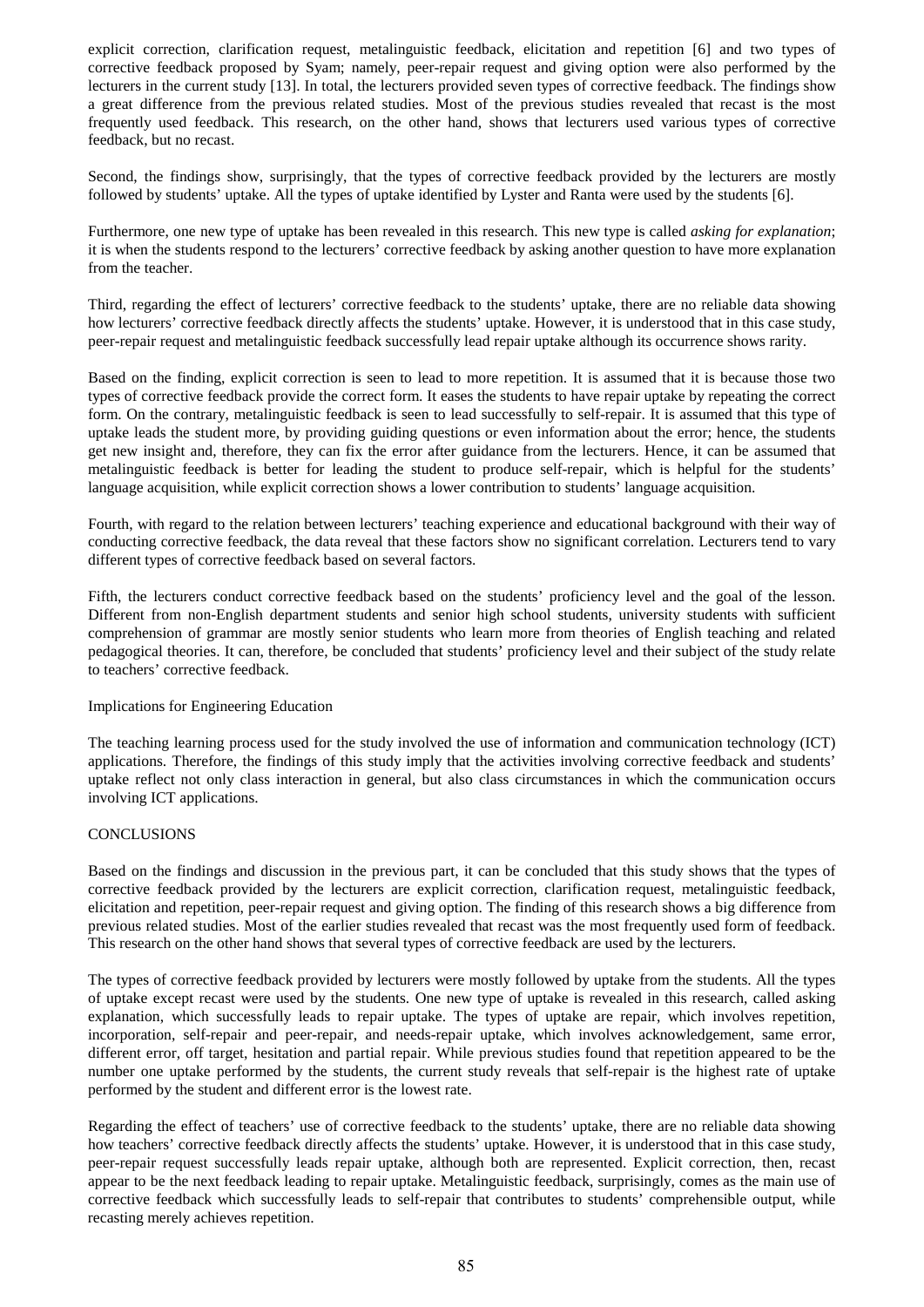Explicit correction is the type of corrective feedback that provides the correct form; it eases the student towards repair uptake by repeating the correct form.

However, metalinguistic feedback is also seen to lead successfully to self-repair; this type of uptake leads the student more, by providing guiding questions or even information about the error; hence, the student can gain new insight and can fix the error after guidance from the teacher. Hence, it can be assumed that metalinguistic feedback is better for leading the student to produce self-repair, which is helpful for the student's language acquisition, while explicit correction and recast show lower contributions to student language acquisition.

Regarding the relationship between teachers' teaching experience and educational background with their way of providing corrective feedback, the data reveal that these factors have no significant relationship, since the teacher conducts corrective feedback based on the students' proficiency level and the goal of the lesson. It seems that university students with sufficient comprehension of grammar learn more about theories of English teaching rather than English proficiency. So, it can be concluded that students' proficiency level and their subject of the study relate to teachers' corrective feedback.

### REFERENCES

- 1. Cummins, J., *Wanted: a Theoretical Framework for Relating Language Proficiency to Academic Achievement among Bilingual Students*. In: Rivera, C. (Ed), Language Proficiency and Academic Achievement. Clevedon: Multilingual Matters (1984).
- 2. Krashen, S.D., *The Input Hypothesis: Issues and Implication*. New York: Longman (1985).
- 3. Ellis, R., *Understanding Second Language Acquisition*. Oxford: Oxford University Press (1985).
- 4. Swain, M., Problem in output and the cognition process they generate: a step towards second language learning. *Applied Linguistic J*., 16, **2**, 371 (1997).
- 5. Freeman, L.D. and Long, M.H., *An Introduction to Second Language Acquisition Research*. New York: Longman (1991).
- 6. Lyster, R. and Ranta, L., Corrective feedback and learner uptake. *Studies in Second Language Acquisition*. 20, 37- 36 (1997).
- 7. Krashen, S.D., Comprehensible output? *System,* 26, 175-182 (1998).
- 8. Ellis, R., Corrective feedback and teacher development*. L2 J.,* 1, **3**, 3-18 (2009).
- 9. VanPatten, B., *Processing Instruction: Theory, Research, and Commentary*, Mahwah, New Jersey: Lawrence Erlbaum Associates (2004).
- 10. Day, R.R., Chenoweth A.N., Chun, A.E. and Luppescu, S., Corrective feedback in native-nonnative discourse. *Language Learning*, 20, 19-45 (1984).
- 11. Chaudron, C., Intake: on methods and models for discovering learners' processing of input. *Studies in Second Language Acquisition*, 7, 1-14 (1985).
- 12. Zhao, B., Corrective feedback and learner uptake in primary school of EFL classroom in China. *The J. of Asia TEFL*, 6, **3**, 45-72 (2009).
- 13. Syam, A., Teachers' Use of Corrective Feedback and the Effect on Learners' Uptake. Unpublished Thesis. Universitas Negeri Makassar (2015).
- 14. Brock, C., Crookes, G., Day, R. and Long, M. *The Differential Effects of Corrective Feedback in Native speaker/Non- Native Speaker Conversation*. In: Day, R. (Ed), Talking to Learn: Conversation in Second Language Acquisition. Rowley, MA: Newbury House, 229-236 (1986).
- 15. Swain, M., Collaborative dialogue: Its contribution to second language learning. *Revista Canaria de Estudios Ingleses,* 34, 115-132 (1995).
- 16. Gay, L.R., Mills, G.E. and Airasian, P., *Educational Research Competencies for Analysis and Applications.* (8th Edn), New Jersey: Pearson Prentice Hall (2006).
- 17. Miles, M.B. and Huberman, A.M., *Qualitative Data Analysis: An Expanded Sourcebook*. (2nd Edn), California: Sage Publications (1994).

# **BIOGRAPHIES**



Baso Jabu completed his undergraduate studies in 1987, majoring in Teaching English as a Foreign Language (TEFL) at Ujung Pandang Institute of Teacher Training and Education (currently Universitas Negeri Makassar), Indonesia. He completed his Master's and doctoral degrees in the field of applied linguistics at Hasanuddin University in Makassar, Indonesia, in 1995 and 2007, respectively. He was awarded a Specialist Certificate in Language Testing at the Regional Language Centre Singapore in 1996. Professor Jabu is currently Director of the Language Centre at Universitas Negeri Makassar, where he manages training in some foreign languages, as well as the Indonesian language for non-native speakers. He is a lecturer, and has been teaching English as a foreign language at Universitas Negeri Makassar for more than 20 years. Prof. Jabu is a member of TEFLIN (Teaching English as a Foreign Language in Indonesia) and MLI (Indonesia Linguistic Society). His research

interests are TEFL and language assessment.